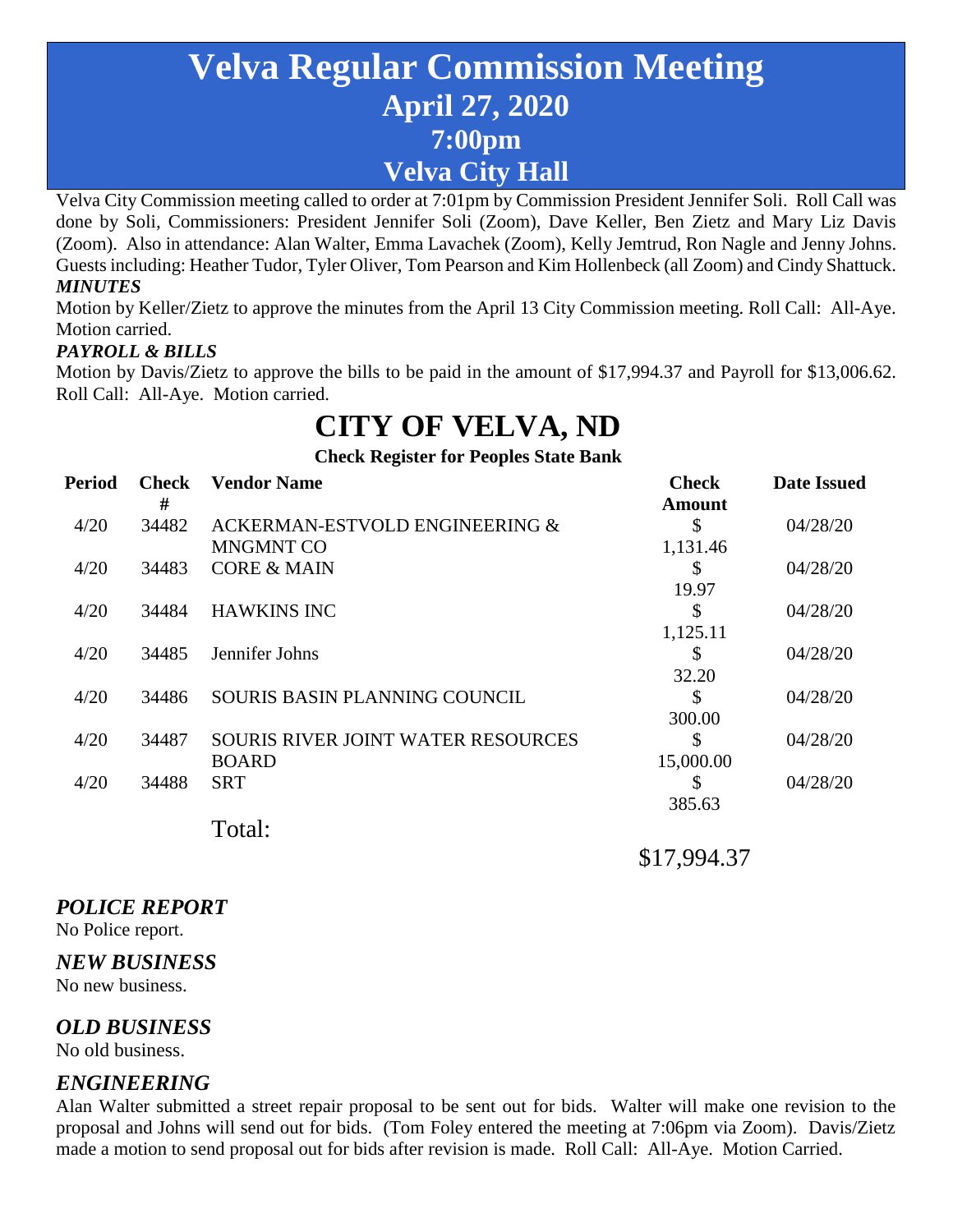Walter stated the MDU line that is to be installed close to Velva is currently on hold. Soli asked Walter to have a MDU representative at an upcoming meeting to discuss the options for Velva residents.

Emma Lavachek discussed the Capital Improvement Plan she submitted at the last meeting. Discussion ensued on Prairie Dog monies being currently unavailable to ND cities due to the COVID-19 pandemic. Walter will send email for conference call about this issue. Discussion ensued on replacing/repairing only the Goldade lift station for now. Lavachek will have a cost sheet for the next meeting.

## *REPORTS OF THE PRESIDENT/FINANCE COMMISSIONER*

Soli asked for a motion to approve the 2<sup>nd</sup> reading of the Emergency Resolution. Davis/Foley made a motion to approve. Zietz discussed a few things he would like removed. Roll Call: Davis-aye; Foley-aye; Zietz-no; Kellerno; Soli-yes. Motion carried.

## *REPORTS OF OFFICERS*

**Water Commissioner**: Zietz stated that Jemtrud is having reprogramming done at the water plant.

**Street Commissioner**: Davis stated that the streets are not looking any better. Discussion ensued on purchasing a paint striper for curb painting this spring/summer. The Sheriff's Department cannot enforce parking violations if NO PARKING areas are not designated.

**Cemetery Commissioner**: Keller stated that the cemetery looks very good. Soli asked if there were any flowers to cleanup. Jemtrud stated that they have been removed already.

**Police Commissioner**: Foley stated that he has been in contact with the City Attorney regarding the Police Contract. Foley also asked to amend his vote to NO on the Emergency Resolution. Thus the motion to approve was not approved 2-3. Johns was asked to make changes and send to attorney's office for review.

### *AUDITOR*

Johns gave an update on the budget for 2020's year to date numbers being right on track.

Johns stated the meeting days in May will be the  $11<sup>th</sup>$  and  $26<sup>th</sup>$  due to Memorial Day.

## *BUILDING INSPECTOR/ASSESSOR*

Nagle addressed one demolition permit and three building permits that were submitted. A demolition permit from Dollar General was recommended to be approved by the Planning Commission. Three building permits from: Dollar General, Barry Grindberg, and Laurence Anderson were recommended for approval by the Planning Commission. Nagle discussed the Velva School plat that was submitted by Sollid. Nagle stated Norm Sollid met with the school's superintendent to discuss boundary lines. The Planning Commission recommended to approve the plat as presented.

Davis/Foley made a motion to approve the Dollar General demolition permit. Discussion ensued. Roll Call: Davis-yes; Foley-yes; Zietz-yes; Keller-no; Soli-yes. Motion Carried.

Foley/Davis made a motion to approve the building permit submitted by Dollar General. Roll Call: Foley-yes; Davis-yes; Zietz-yes; Keller-no; Soli-yes. Motion Carried.

Keller/Davis made a motion to approve Plats 951, 952 and 953 as presented. Roll Call: All-Aye. Motion Carried.

Zietz/Foley made a motion to have the attorney draft a 99-year lease for the Velva School. Roll Call: All-Aye.

Zietz/Foley made a motion to approve the Grindberg building permit. Roll Call: All-Aye. Motion Carried.

Davis/Zietz made a motion to approve the Anderson building permit. Roll Call: All-Aye. Motion Carried.